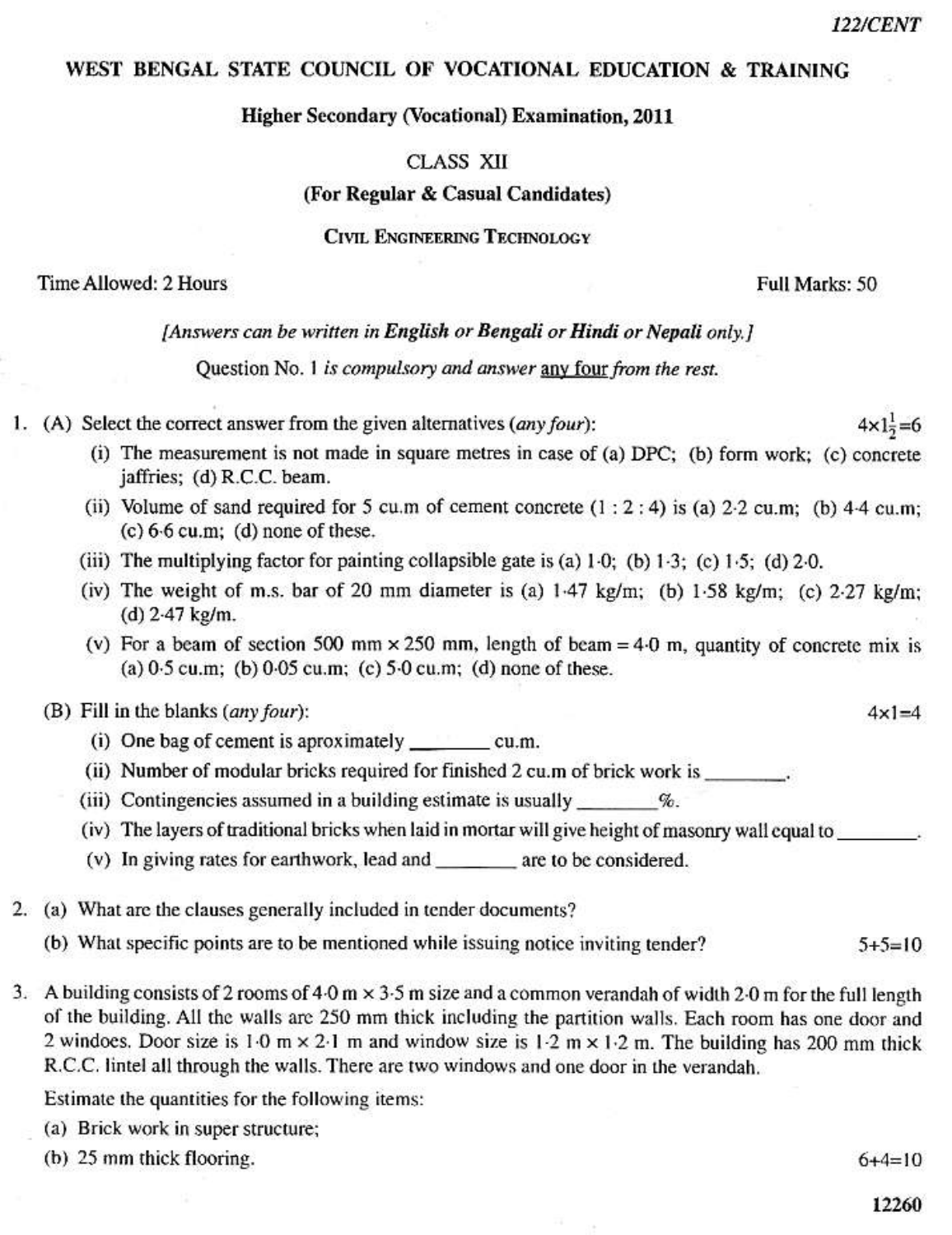- $(2)$
- 4. (a) Find out the quantity of R.C.C. work in lintel only for the building of above question.
	- (b) The lintel is provided with 2 nos, of 10 mm dia bars in both top and bottom and vertical stirrups of 6 mm dia  $\omega$  150 mm c/c. Calculate the quantity of reinforcement for the lintel. Assume weight of 10 mm and 6 mm dia bars as 0.63 kg/m and 0.22 kg/m respectively.  $6 + 4 = 10$
- 5. (a) If the above mentioned building has a R.C.C. roof of 100 mm thickness provided with 8 mm dia bars both ways with equal spacing of 125 mm, find out quantity of reinforcement for the roof slab weight of 8 mm bar is 0.39 kg/m.
	- (b) If the width of foundation be 1.0 m, find out the quantity of B.F.S. in foundation.  $7 + 3 = 10$
- 6. (a) Write down the usual proportions of cement, sand, mortar for plastering inside walls, outside walls and ceiling.
	- (b) Calculate the number of traditional bricks required in 1: 6 cement sand mortar for a 2 cu.m of brick work  $(250$  mm thick).
	- (c) Calculate the quantity of cement required for each cubic metre of concrete in 1:  $1\frac{1}{2}$ : 3 proportion.

 $3+4+3=10$ 

 $4 \times 2\frac{1}{2} = 10$ 

- 7. Write short notes on (any four):
	- (a) Plinth area of a building:
		- (b) Rough cost estimate;
		- (c) Detailed estimate;
		- (d) Bar bending schedule;
		- (e) Unsymmetrical boundary wall.

## [Bengali Version]

[কেবলমাত্র বাংলা অথবা ইংরাজী অথবা হিন্দি অথবা নেপালীতে উত্তর লেখা যাবে।]

প্রথম প্রশ্নটির উত্তর দেওয়া আবশিকে।

পরবর্তী প্রশ্নগুলোর মধ্য থেকে যে কোন চারটি প্রশ্নের উত্তর দাও।

১। (ক) সঠিক উত্তরটি নির্বাচন কর (যে কোন চারটি) ঃ

 $8x$ >=5

- (i) এই ক্ষেত্রে মাপ বর্গমিটারে করা হয় না—(a) ডি.পি.সি.; (b) ফর্মওয়ার্ক; (c) কংক্রিটের জাফরি; (d) আর.সি.সি. বিম।
- (ii) ৫ ঘনমিটার কংক্রিট (১:২:৪) তৈরীতে বালির পরিমাণ (a) ২-২ ঘন.মি: (b) ৪-৪ ঘন.মি: (c) ৬-৬ ঘন.মি: (d) কোনটিই নয়।
- (iii) কোলপসিবল গেট রঙের ক্ষেত্রে মাপের গুণিতক হল (a) ১-০: (b) ১-৩: (c) ১-৫: (d) ২-০।
- (iv) ২০ মিমি ব্যাসের এম.এস. বারের ওজন হল (a) ১-৪৭ কেজি/মি; (b) ১-৫৪ কেজি/মি; (c) ২-২৭ কেজি/মি; (d) ২·৪৭ কেজি/মি।
- (v) ৪ মিটার দীর্ঘ, ৫০০ মিমি x ২৫০ মিমি একটি বিম তৈরীতে কংক্রিটের পরিমাণ (a) ০·৫ ঘন.মি; (b) ০·০৫ ঘন.মি; (c)  $a$ -০ ঘন.মি: (d) কোনটিই নয়।